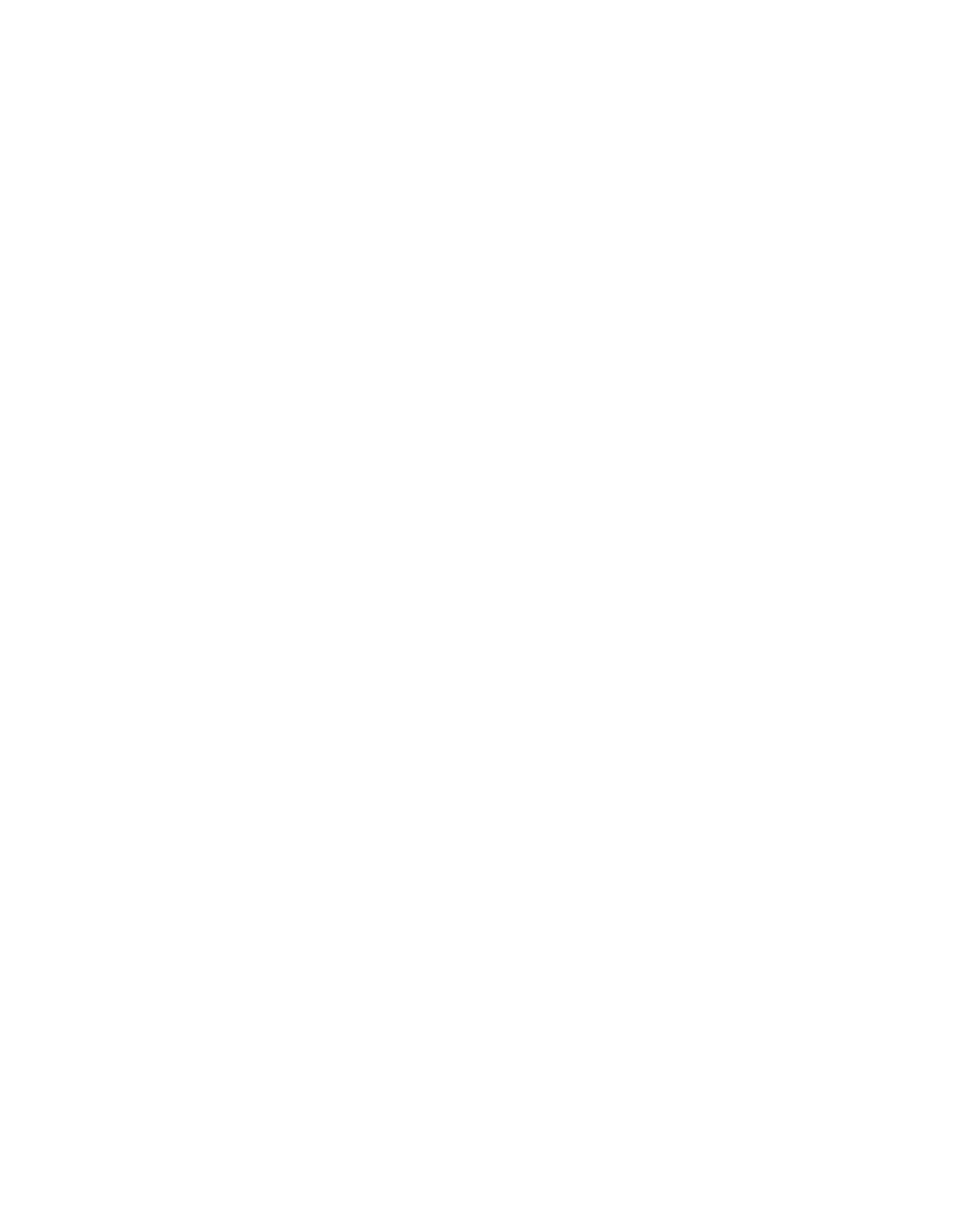# **Statement by Mr. Vincent Van Peteghem Deputy Prime Minister and Minister of Finance, Belgium on behalf of Andorra, Armenia, Belgium, Bosnia and Herzegovina, Bulgaria, Croatia, Cyprus, Georgia, Israel, Luxembourg, Moldova, Montenegro, the Netherlands, North Macedonia, Romania, and Ukraine April 8, 2021**

### Global economic context, prospects and policies

**After a strong rebound in the third quarter of 2020, the recovery lost steam towards the end of the year.** A resurgence of COVID-19 infections and the emergence of new, more contagious variants of the virus triggered the reintroduction or tightening of containment measures in many countries, further hampering economic activity. The subsequent economic slowdown was not as severe as during the first wave of the pandemic, owing to better preparedness, changing behavior and more targeted containment measures. Economic activity remained depressed during the early months of 2021 with containment measures still in place.

**However, the fast development of vaccines has brightened the outlook beyond the near term.**  With vaccine roll-out in most advanced economies and some emerging economies under way, the vaccination of vulnerable populations is expected to ease pressure on health systems, enabling a gradual removal of containment measures which will give impetus to the recovery. With vaccines projected to become broadly available by the summer in most advanced economies and some emerging economies and supported by ongoing fiscal stimulus, the recovery is expected to firm up in the second half of 2021.

**At the same time, the vigor of the global recovery looks to be highly uneven, depending on progress with the vaccination campaigns, future fiscal trajectories and spillover effects**. Uncertainty also remains high, with risks predominantly linked to the success of the vaccination campaigns and the development of the virus. Emerging market and developing economies can provide less fiscal support and have on average been hit harder by the pandemic. Moreover, they are expected to take longer to gain access to adequate vaccines and vaccinate their populations as well as to return to pre-pandemic levels of economic activity. The prospect of such an uneven recovery would also have significant implications for developed economies due to economic interdependence and an inequitable roll-out of vaccines increases the risk of new and potentially more resistant virus mutations. Multilateral initiatives promoting more universal access to vaccines and treatments as well as access to financial assistance for the most vulnerable economies will be crucial in order to avoid a long-lasting reversal of progress towards their sustainable development goals and a new decade of debt crises.

**Any premature withdrawal of support measures should be avoided, but continued support should be well-targeted towards affected businesses and households, tailored to the stage of the recovery, and take into account medium-term fiscal sustainability**. Once consumption and investmentopportunities are no longer hampered by the virus and confidence has been restored, the large savings buffers that have been built up during the pandemic could boost demand. As the recovery firms up, temporary support measures should give way to forward-looking measures aimed at a strong and sustainable recovery with the implementation of social and economic recovery plans. Structural reforms as well as public and private investments in infrastructure, digitalization, energy transition, healthcare and education will boost the economy, create jobs and lift productivity. **In the medium term, sustainable fiscal policies** are also warranted in view of population ageing and the need to rebuild buffers to absorb future shocks. This is particularly important for countries which entered this crisis with already high debt levels, as it cannot be assumed that interest rates will remain permanently low and in themselves ensure that debt remains on a sustainable path.

**Exiting support policies in a timely manner is also imperative in order to encourage the fluid reallocation of resources**. In the acute phase of the coronavirus crisis, the principal risk was that,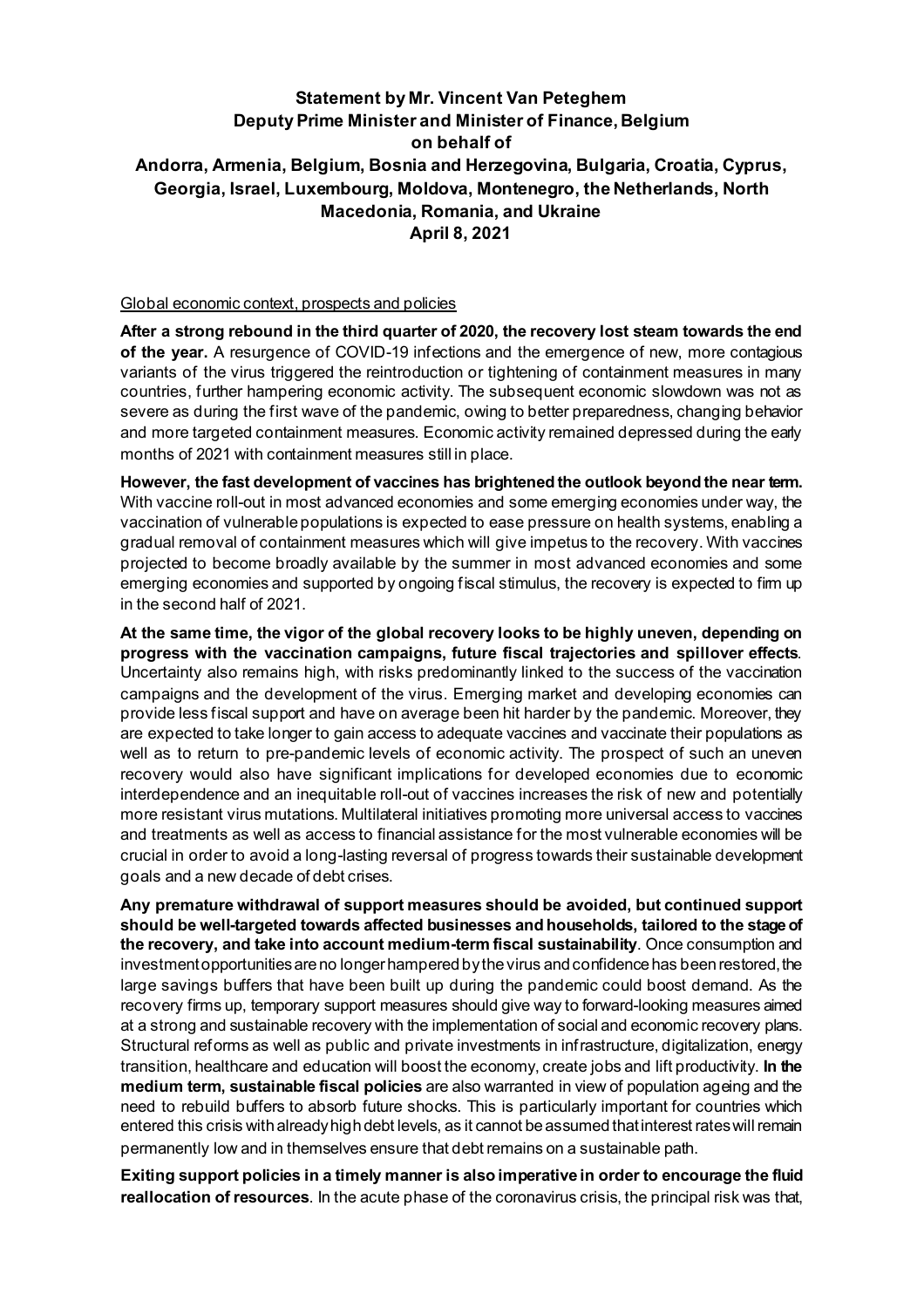owing to a lack of adequate support, too much of the production potential and associated employment would be lost with the disappearance of viable businesses. Once the economy is out of this danger zone, however, another risk will emerge; namely that of excessive and inefficient support to artificially ensure the survival of unviable businesses and jobs. A delay in the reallocation of capital and labor would not only entail budgetary costs, but it would also lead to a recovery that is neither vigorous nor sustainable if it relies on so-called zombie firms. However, allowing zombies to fail while ensuring a sound level of economic activity and employment requires a speedy reallocation of capital and labor between firms. Priority for policymakers is to ensure that the necessary transitions will be easier, by raising the efficiency of insolvency procedures, stimulating entrepreneurship, encouraging innovation, and improving the adaptability of the labor market.

**The post-pandemic recovery provides an opportunity to accelerate the transition to a more digital and green economy**. Climate change in particular is a systemic threat and measures to reduce carbon emissions as well as policies that strengthen climate adaptation and mitigation form an integral part of a sustainable and resilient economic recovery. While further unlocking the potential of the digital economy, implications for inclusion and taxation should be taken into account. Public investment has a major role to play in providing the necessary infrastructure for a green and digital economy. Governments also need to facilitate and encourage private sector involvement, as the private sector will have to be involved in the investment efforts. The best way to get the most optimal results in this respect is to ensure consistency and synergy between private and public investment projects.

**The fallout of the pandemic has been very uneven for different social groups**, with the most adverse impact born by women, school-going youth, the low-skilled, new entrants to the labormarket, the informally employed, and those who work in contact-intensive sectors. These groups warrant special attention from policymakers so as to ensure an inclusive recovery.

**Trade must play its full role in the recovery from the pandemic and in the green and digital transformations of the economy**. To make globalization more sustainable and resilient to competitive distortions, adaptations to the international rulebook that governs trade are needed. A reformed and more effective World Trade Organization must remain at the heart of the multilateral rules-based trading system.

# The Fund's role and institutional issues

Navigating its entire membership towards a safe exit from the crisis and securing a transformational recovery, the Fund continues to play a central role in supporting the membership through tailored policy advice and surveillance, lending and capacity development. We support the ambition of the IMF to recast itself, within its mandate, to keep tackling urgent challenges in an ever-changing world.

#### **General SDR allocation**

We support a new general allocation of Special Drawing Rights (SDR) by the Fund, which would provide liquidity on a global scale, while also demonstrating our strong commitment to multilateral cooperation.

We look forward to a detailed proposal that touches upon technical modalities, such as options to improve transparency around SDR transactions and guidance on the appropriate use of SDRs by all countries. We are in favorof expanding the number of participating countries in the Voluntary Trading Arrangements to ensure appropriate burden-sharing.

#### **Debt situation in low-income countries**

While many developing and emerging economies already experienced debt vulnerabilities before the start of the pandemic, the pandemic has accelerated the pervasiveness and severity of debt problems in these countries. For many developing economies debt vulnerabilities have not (yet) translated into solvency problems, in part due to easy financing conditions, the response of international financial institutions and the suspension of debt service payments by official creditors, Yet given the uncertain outlook, the risk of debt distress materializing in a number of developing economies remains high. Against this background, we very much welcome the Fund's ambitious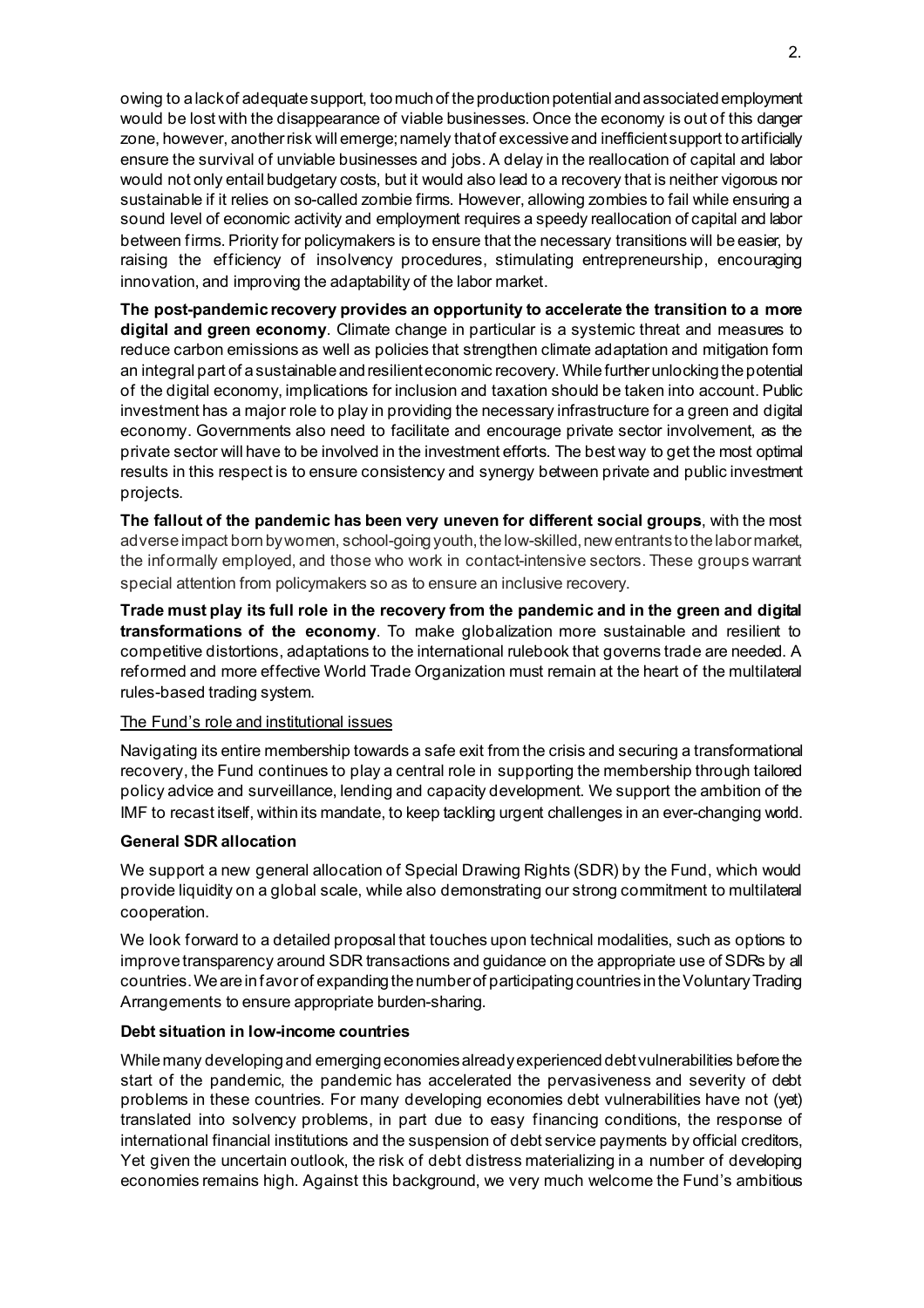work program on debt and in particular further progress in the implementation of the joint World Bank and IMF multipronged approach to reduce public debt vulnerabilities in low-income countries (LICs).

Effective multilateral cooperation is required to address this renewed debt challenge. We remain committed to supporting fully transparent implementation of the G20 Debt Service Suspension Initiative (DSSI). At the same time, it is of the utmost importance that the resolution of structural debt vulnerabilities is not postponed. Tailored upper credit tranche-quality lending programs can be instrumental in addressing debt vulnerabilities.

The Common Framework for Debt Treatments beyond the DSSI has a key role to play in facilitating timely and orderly debt treatment for DSSI-eligible countries. In that respect, we attach particular importance to the consistent application of time-tested rules and principles developed by the Paris Club, such as the comparability of treatment amongst creditors (private and official), debt disclosure and transparency. We call on the IMF to contribute to a swift and effective implementation of the Common Framework.

We welcome the IMF's analysis of external financing needs for low-income countries and the review of concessional financing, including a financing strategy for the Poverty Reduction and Growth Trust (PRGT), to scale up efforts to support vulnerable countries that were the hardest hit by the crisis. At the same time, we invite the IMF to keep a holistic view of all initiatives taken by the IMF and by other IFIs to support LICs and to assess their possible combined effect, thereby keeping true to its catalytic role.

# **Lending strategy**

We commend the Fund for stepping up its efforts last year to support vulnerable countries through emergency financing. As the economic and health situation evolves, however, IMF's lending has to evolve as well towards the Fund's more standard lending programs. In this respect, we welcome the Global Policy Agenda's reference to the shift in lending to upper credit tranche-quality lending programs. These programs are in fact more suitable to the needs of countries during the recovery phase and includemore governance safeguards.

# **Climate change**

Climate change is a huge challenge for the entire Fund membership. We recognize all the IMF is already doing in this domain. We encourage the IMF to further step up its efforts to provide guidance on the macroeconomic and financial challenges related to this issue, including mitigation and adaptation policies, and transition management. We believe that these elements should further be integrated into the Fund's surveillance and all other Fund activities. We welcome the first steps taken on this front. The recovery from the current crisis needs to be sustainable, fiscally as well as environmentally friendly. The greener the recovery from this crisis, the stronger, more resilient, and more sustainable it will be.

In resetting a growth trajectory that is sustainable going forward, it is critical to properly assess the economic impact of climate risks and the measures required to adapt to and mitigate them. We are therefore convinced that the Fund, with its broad membership, has a crucial role in providing guidance towards a green recovery, while monitoring potential risks. Furthermore, the Fund should collaborate closely with other organizations in order to leverage their expertise, within their respective mandates, thereby avoiding overlaps.

# **Quota and Resources**

We welcome the conclusion of the process that led to the doubling of the New Arrangements to Borrow (NAB) and the new round of bilateral borrowing agreements (BBA) on January 1, 2021. Our Constituency will work constructively towards the completion of the  $16<sup>th</sup>$  general review of quota (GRQ).

We reiterate our support for an adequately resourced, quota-based IMF at the center of the global financial safety net. Our support is fortified by the shocks to the economy due to the consequences of the pandemic that remain difficult to predict. However, as IMF resources are not unlimited, the IMF should use them prudently by supporting timely debt reprofiling and/or restructuring when needed,